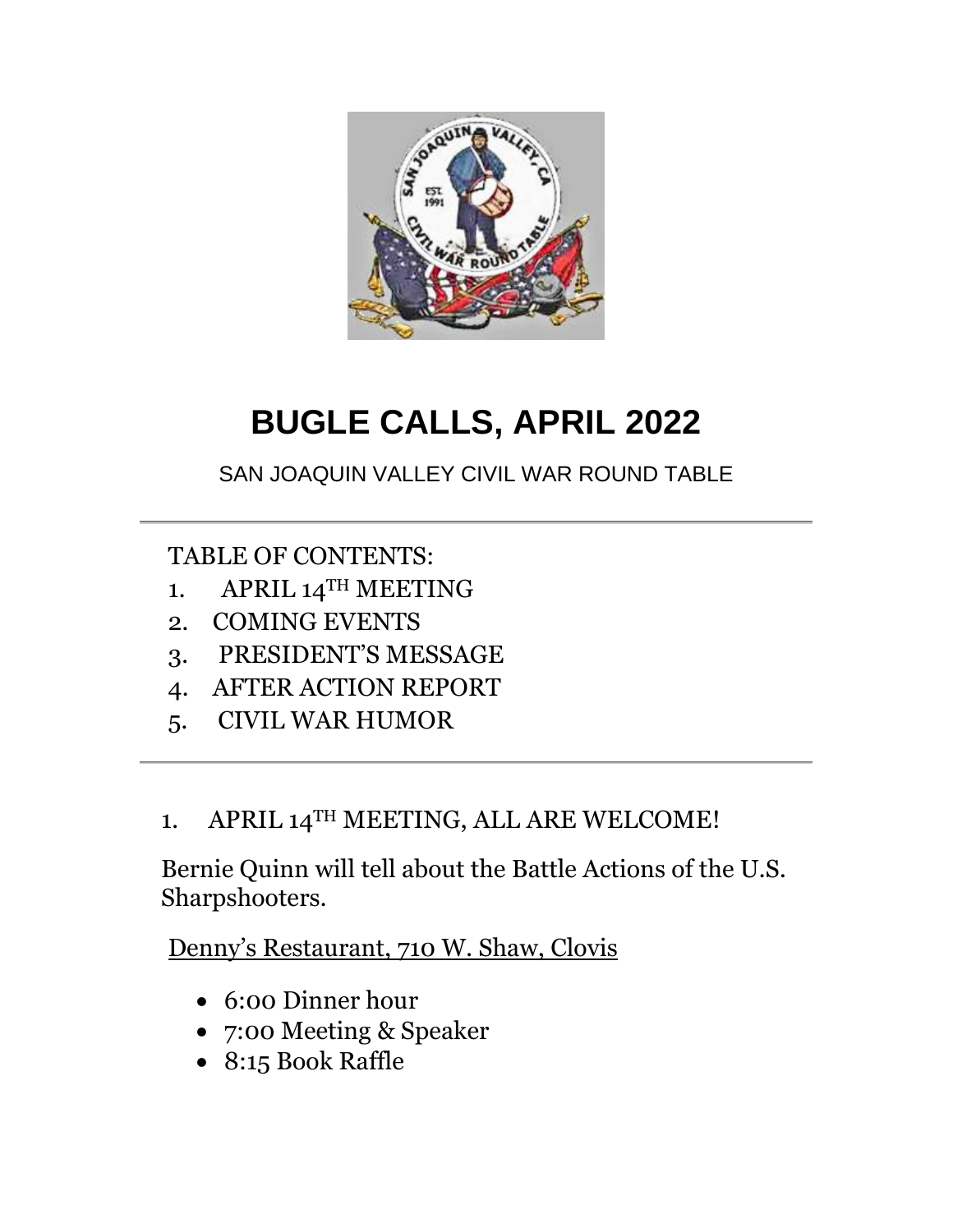2. COMING EVENTS:

\*MAY: 12th: Meeting topic to be determined.

\*AUGUST: ? Barbeque at Shaver?

\*SEPTEMBER 8th: MEETING: Ron Vaughan on the first Union Black unit (Not… who you think!)

\*OCTOBER 13th: MEETING

\*NOVEMBER 4 - 6 WEST COAST CONFERENCE (See website page)

\*NOVEMBER 10th: MEETING

## 3. PRESIDENT"S MESSAGE

## BY MICHAEL SPENCER

Good Day Members,

Our next meeting will be on April 14th, and Bernie Quinn will do part 2 on the Berdan Sharpshooters. If you were not there, his well-done presentation was very educational. I am looking forward to the second half. Also, Brian Clague was able to watch via cell phone and face time. I have just started using zoom; I hope we can work out a way for others to get our programs via zoom.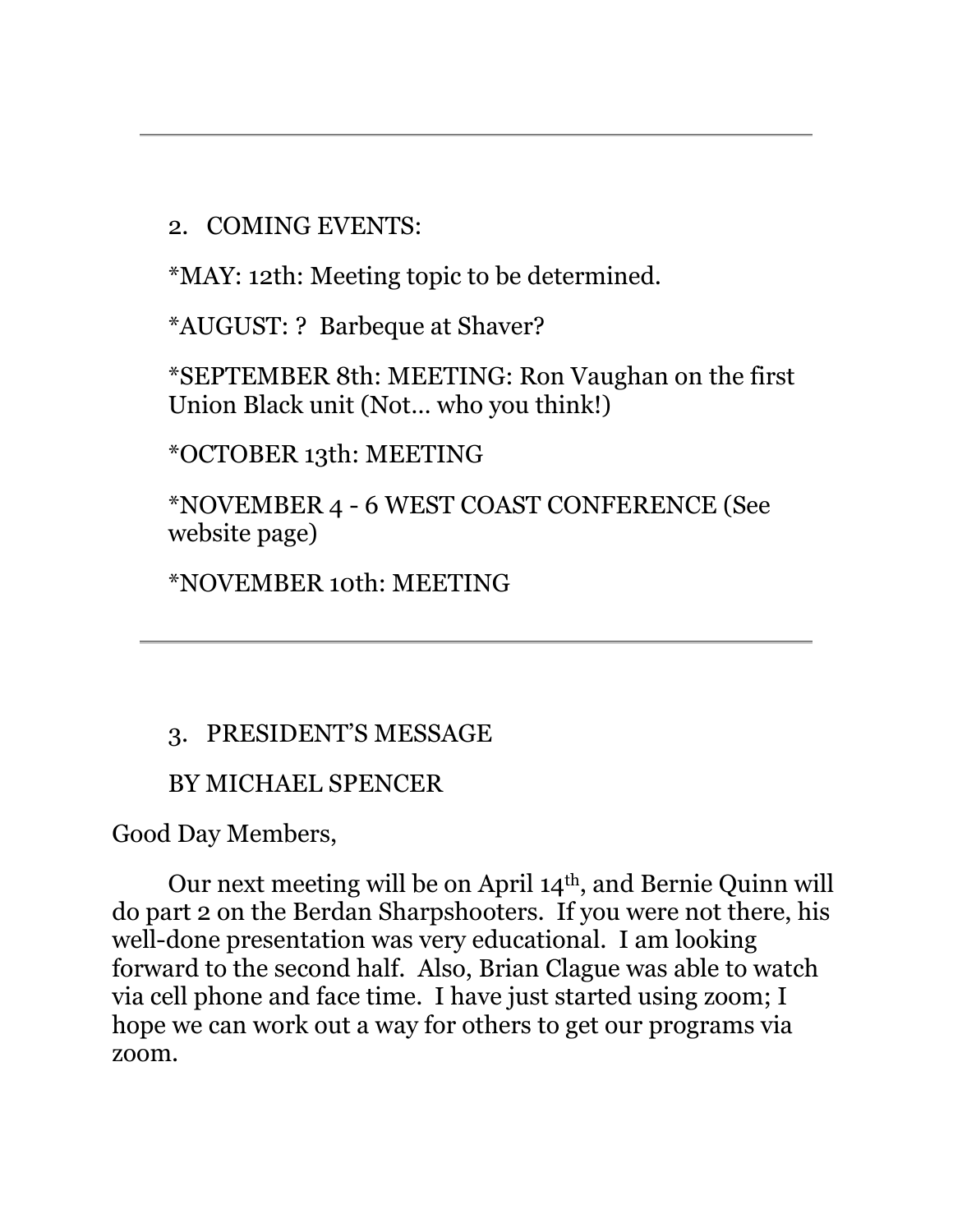Dennis Kohlman of the Sacramento Round Table passed away. If you wish to send condolences to his wife Garda, her address is

8059 Glen Creek Way, Citrus Heights, CA 95610

Best regards,

Michael Spencer

#### 4. AFTER ACTION REPORT, 3/10/2022 MEETING

#### BY RON VAUGHAN

We had 14 persons at the meeting! New attendees were John & Christine Hendon. They saw my letter in The Bee that listed our meetings. They are members of the Sons of Union & Confederate Veterans, which meets in Fresno! (More info about this will be coming.) Also present was Henry Howison, who we had not seen for a long time.

Treasurer's report is that we have \$1,500 in the bank. I attempted to again apply online for nonprofit status, but when I carefully typed in the password I had just created, the site said it was wrong!! I will check with a CPA I know, to see what the charge would be for her to do it. Next, I reported on attending a Civil War Congress zoom meeting on whether our CWRT should have liability insurance. Since we do not sponsor tours, and our meetings are in a restaurant with its own coverage, we might not need this.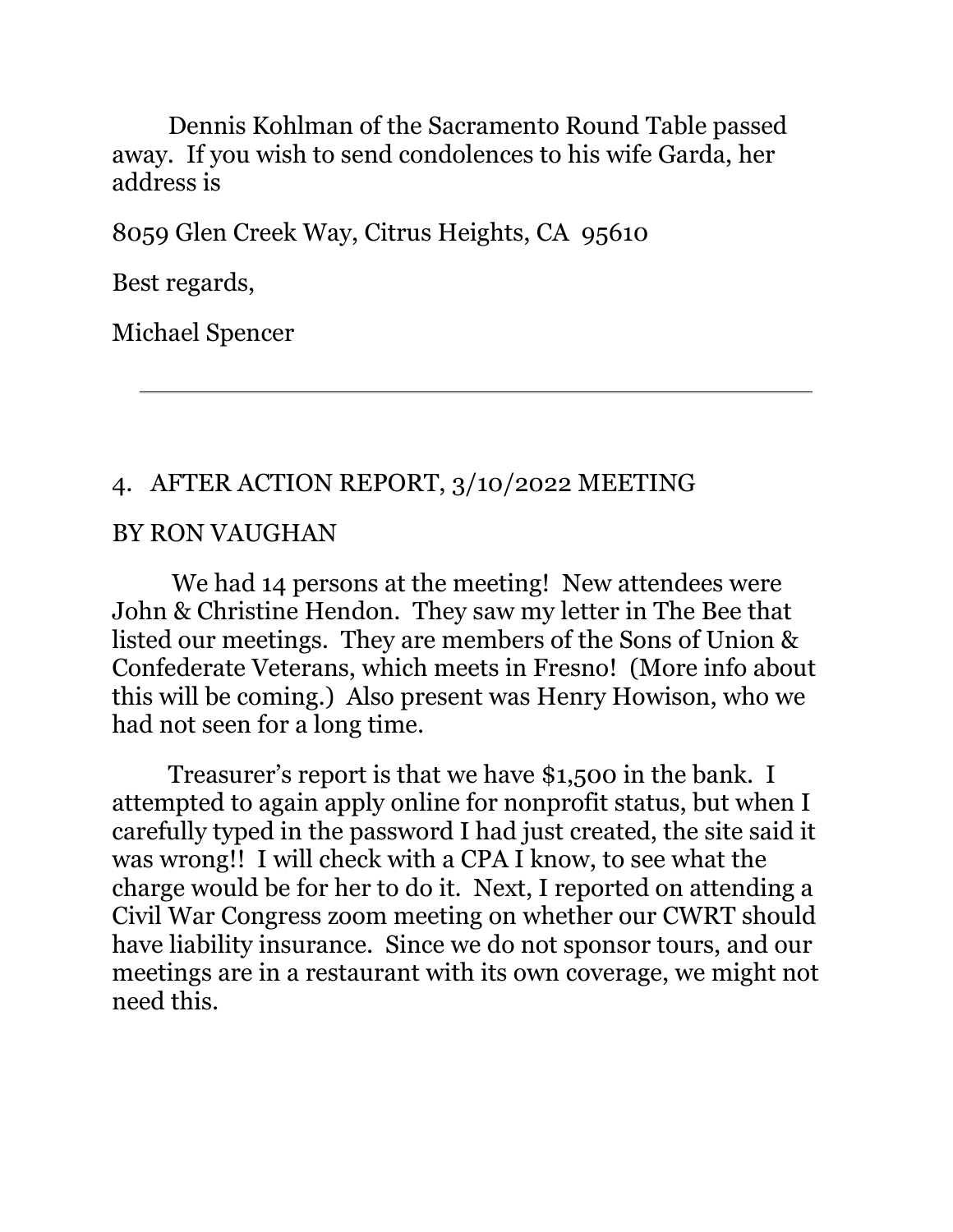Our speaker was Bernie Quinn, who gave a great presentation on the organization of Berdan"s Sharpshooters, AKA 1<sup>st</sup> & 2<sup>nd</sup> U.S. Sharpshooters.

Hiram Berdan was a champion target shooter who had invented a breech-loading rifle that could fire up to 10 shots per minute. He recruited a unit of the best competition sharpshooters. To be accepted into the unit, they had to hit a small target off hand with 10 shots at 100 yards, and the same at 200 yards with all shots no more than 5 inches of each other.

The War Department did not want to issue the expensive Berdan Rifle, so Berdan showed it to President Lincoln, who ordered the rifle issued. The riflemen were enlisted into the U.S. Regular Army, as the 1st U.S. Sharpshooter Regiment. Later a 2nd Regiment was raised. They were issued a green uniform, with black buttons, so that in cover, they could blend in.

The Sharpshooters were utilized as Skirmishers, to scout, screen, and probe the enemy, and to silence their artillery. Bernie reported that the two regiments caused more Confederate casualties than any other unit. The USSS started the war with 2,000 men and ended with only of them 500 left.

Next month he will tell the stories of their battles.

## 5. CIVIL WAR HUMOR

From "The Blue & Gray Laughing"

"Early in the war, a couple of Fire Zouaves strolled over the Long Bridge into Virginia, when they came across a small party of Secession scouts. One of the new recruits, beckoning a scout aside, asked him if he belonged to the "chivalry." The scout replying in the affirmative, the recruit proceeded to examine him